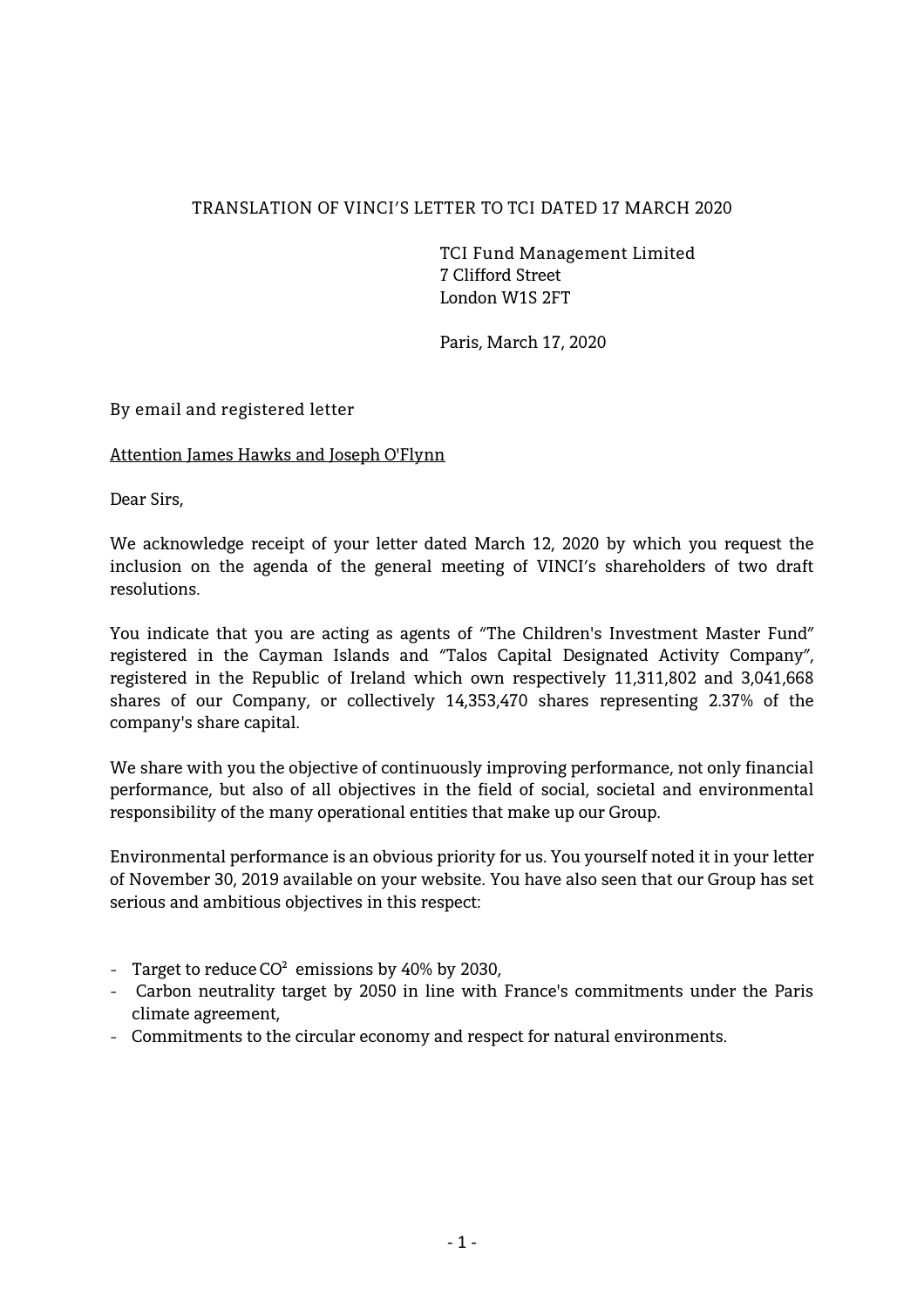**In this regard, we refer you to the Group's press release of 15 January 2020 and our 2019 Universal Registration Document published on the Group's website on 2 March 2020 (French version) and 12 March 2020 (English version).**

**Reading it (pages 22 to 30 and 222 to 260) allows you to see the reality of the efforts made by the Group's divisions, their commitments that are based on the three areas of environmental actions according to their trades and the governance implemented to ensure the integration of environmental issues and risks, especially climate risks, in decisions at all levels of the organization.**

**As you know, France also has a particularly robust legal and regulatory framework. This framework requires listed companies at least once a year:**

- **- to communicate a great deal of information to the public, such as key non-financial performance indicators, including environmental issues and guidance on financial risks related to the effects of climate change,**
- **- to prepare a statement of extra-financial performance presenting information on how the company considers the environmental consequences of its activity, on the consequences on climate change of its business, and the consequences of the use of the goods and services it produces,**
- **- to describe the main risks, policies applied, due diligence procedures implemented to prevent, identify and mitigate the occurrence of risks and the outcome of these policies.**

**This statement includes many aspects such as:**

- **- the means devoted to the prevention of environmental risks and pollution,**
- **- measures to prevent, reduce or repair discharges into the air, water and soil that seriously affect the environment;**
- **- taking into account any form of pollution specific to an activity, including noise and light pollution,**
- **- measures to prevent, recycle, reuse, other forms of waste recovery and disposal,**
- **- water consumption and water supply depending on local constraints,**
- **- the consumption of raw materials and measures taken to improve efficiency in their use**
- **- energy consumption, measures taken to improve energy efficiency and the use of renewable energy,**
- **- land use,**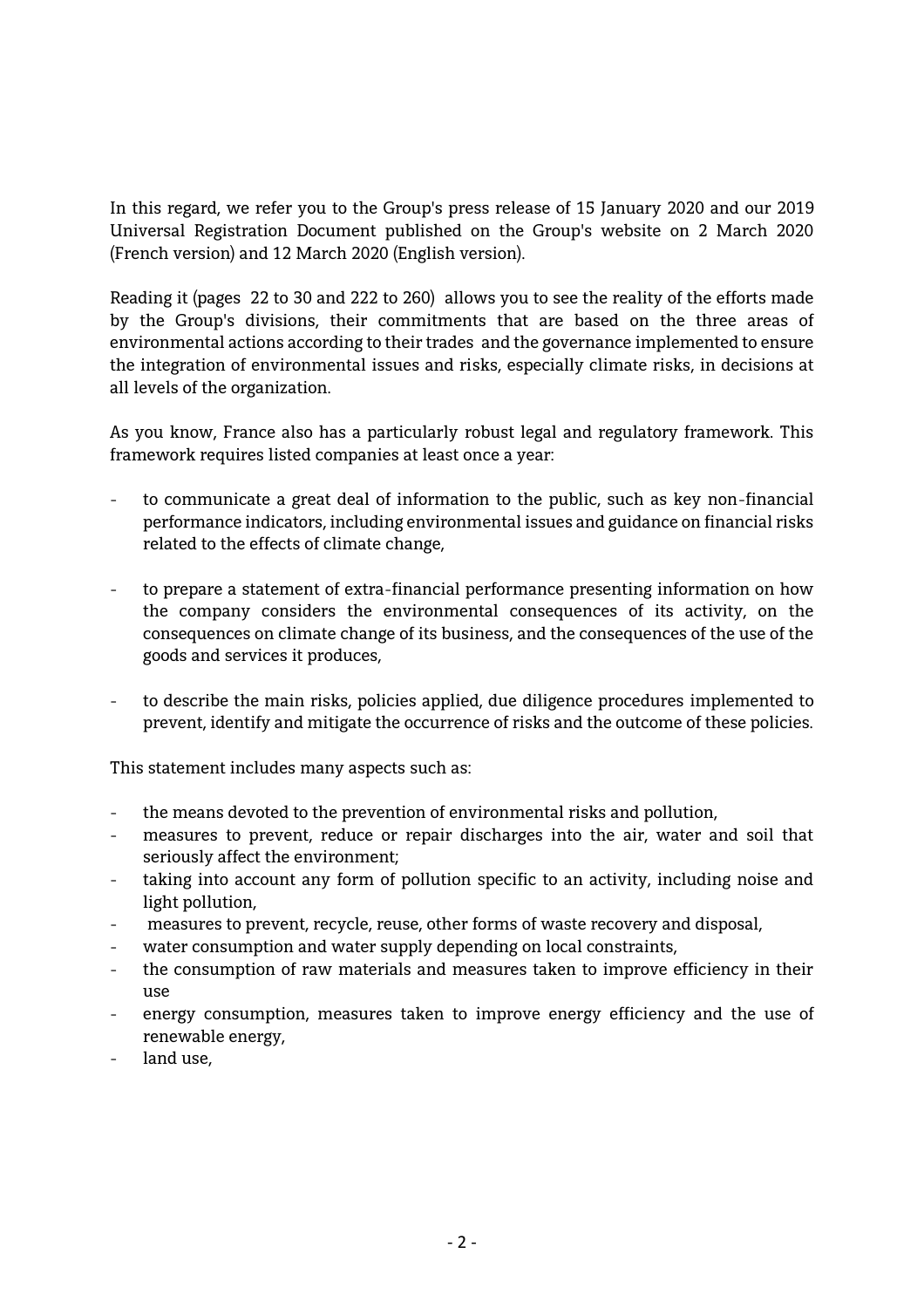- **- significant items of greenhouse gas emissions generated as a result of the company's activity, in particular through the use of the goods and services it produces,**
- **- measures taken to adapt to the consequences of climate change,**
- **- the voluntary medium- and long-term reduction targets to reduce greenhouse gas emissions and the means used to reduce greenhouse gas emissions,**
- **- measures taken to preserve or restore biodiversity,**
- **- taking social and environmental issues into account in purchasing policy,**
- **- taking into account in relations with suppliers and subcontractors their social and environmental responsibility;**

**The French legal and regulatory framework thus imposes a great deal of attention, transparency and numerical measures in the way they follow and manage these important subjects. This information, made public, allows shareholders and other stakeholders to make a complete opinion and to express their satisfaction or dissatisfaction with the company's policy.**

**The quality of information thus published is controlled by an independent third party entity namely Deloitte and Associés whose report is published pages 266 to 269 of our Universal Registration Document.**

**In addition, environmental performance is among the performance criteria taken into account by the Board in the remuneration system for Executive Officers, both for the shortterm variable part (see URD page 165) and for long-term remuneration (see URD page 174) and this policy is the subject of an ex-ante vote and an ex-post-vote by the General Meeting of Shareholders under the "say on pay" procedure.**

**The allocation of performance shares to Group's executives also incorporates a criterion intended to reflect the Group's environmental efforts.**

**It is up to the Board of Directors to ensure that the company it administers is, in all its components, on a good trajectory. To do so, it must exercise the fullness of its powers in order to ensure the efficient management of the company in accordance with a challenging legal and regulatory framework.**

**Therefore, it does not appear to be in accordance with the legal framework and practice nor appropriate to present your requests for resolutions in as much as they are intended to substantially alter the distribution of the powers devolved by law to the Board and the General Meeting of shareholders respectively.**